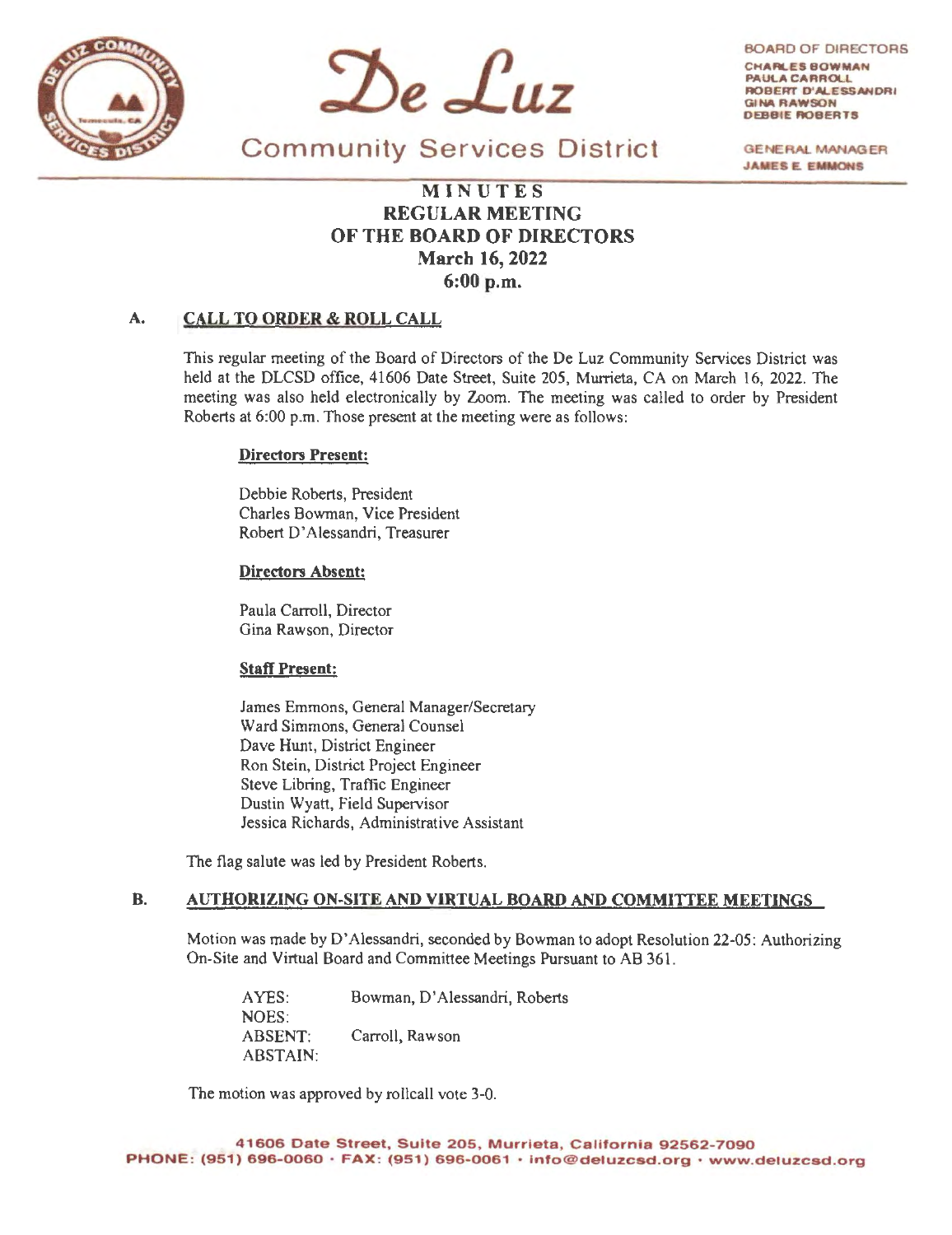# **C. SHERIFF:**

Deputy Perez read the Sheriff's Report and updated the audience on recent law enforcement activities. He claimed that Riverside County Code Enforcement was contacted about Green Houses in the district. Airbnb or any other short-term rental site is a violation, and they will pursue you. He also stated that individuals were driving at excessive speeds on Sandi Creek Road, and he issued six (6) citations on the first day of the road re-opening. He will continue to monitor the speeds of drivers. The written report was delivered to the district.

# **D. PUBLIC COMMENT:**

Fallbrook resident Jengo addressed the Board regarding the district's transparency.

Resident Petersen addressed the Board regarding her concerns with Riverside County Code Enforcement.

## **E. INFORMATION ONLY:**

The Statement of Investment Policy and the Financial Statements were received by the Board.

#### **F. CONSENT CALENDAR:\_**

Motion was made by D' Alessandri, seconded by Bowman to approve the Consent Calendar as follows:

| 1.           | Minutes of the February 16, 2022, Regular Board Meeting |
|--------------|---------------------------------------------------------|
| 2.           | General Fund Claims for February 2022                   |
| 3.           | Sheriff Special Tax Claims: February 2022               |
| 4.           | Purchase Order No(s): None                              |
| AYES:        | Bowman, D'Alessandri, Roberts                           |
| <b>NOES:</b> |                                                         |
|              | ABSENT: Carroll, Rawson                                 |

ABSTAIN:

The motion was approved by rollcall vote 3-0.

#### **G. SANDIA CREEK/ VIA VAQUERO (FEMA) RECONSTRUCTION PROJECT**

Project Engineer Stein summarized the final construction phases for both projects in detail with the committee. He reported that both projects are complete, and that Sandia Creek has been open to traffic. Stein also mentioned it has been a pleasure working with Murrieta Development Constriction ( contractor) they did a great job completing both projects.

# **H. BUENA VISTA RECONSTRUCTION PROJECT**

Project Engineer Stein reported that the environmental agencies have declared the application complete, and the final review of our environmental permits is presently underway. Stein reported that he expects the permits to be issued mid-April.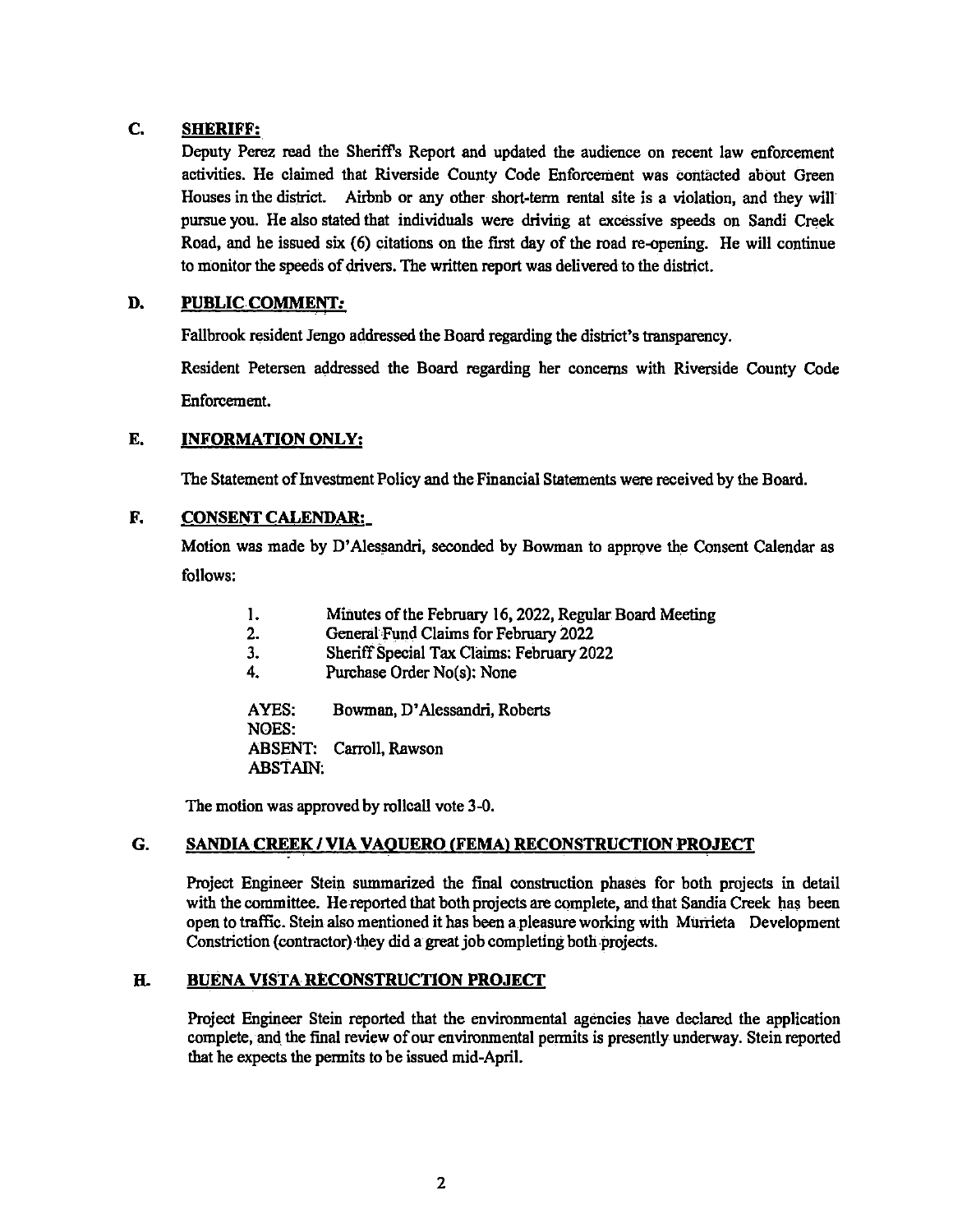# **I. ENVIRONMENTAL SERVICES REPORT**

Alex Braicovich, Senior Vice President, CR&R, presented SB1383, Reducing Short-Lived Climate Pollutants in California. He discussed Education requirements, Jurisdiction Procurement Requirements, and Solutions for SB 1383 Compliance in De Luz CSD. The written report is on file with the district.

# **J. ORDINANCE NO. 22-01: SPEED LIMITS**

General Manager Emmons introduced Second Reading of Ordinance No. 22-01 : Establishing Speed Limits on Carancho Road and Via Vaquero Road.

Motion was made by Bowman, seconded by D' Alessandri, that Ordinance No. 22-01 be introduced by second reading; title only that further reading be waived, and that Ordinance No. 22-01 be adopted.

| AYES:           | Bowman, D'Alessandri, Roberts |
|-----------------|-------------------------------|
| <b>NOES:</b>    |                               |
| <b>ABSENT:</b>  | Carroll, Rawson               |
| <b>ABSTAIN:</b> |                               |

The motion was approved by rollcall vote 3-0.

# **K. TRAFFIC SAFETY**

Traffic Engineer Libring reported that the CMS sign is being rotated each week to different streets to encourage drivers to exercise caution and watch their speeds. He also reported that staff is evaluating requests for an all way stop at Los Gatos Road and Carancho Road and an all way stop at La Cruz and Sandia Creek Drive and will have the report for the next Board meeting. He discussed the ongoing issues within the district. The written report has been given to the district.

#### **L. ROAD MAINTENANCE/FIELD CREW REPORT**

The Field Report for the month of February was provided by Maintenance Supervisor Wyatt. He reported on in-house drain work conducted on Calle Capistrano and El Prado Road. Field crew restored HOPE culvert on Calle Capistrano in five (5) days, and crew installed HDPE to replace a deteriorated section of culvert, including down drain asphalt replacement. He reviewed with the committee the ongoing activities of the field crew throughout the district.

#### **M. COMMITTEE REPORTS**

### **ENGINEERING COMMITTEE REPORT**

Director Roberts reported that the Engineering Committee met on March 8, 2022. Roberts explained that the information was presented by staff who brought the committee up to date with the most current information which was presented previously in this meeting. The committee is continuing to evaluate various projects for the 2022 Roadway Rehabilitation program and will advise the board at a future meeting.